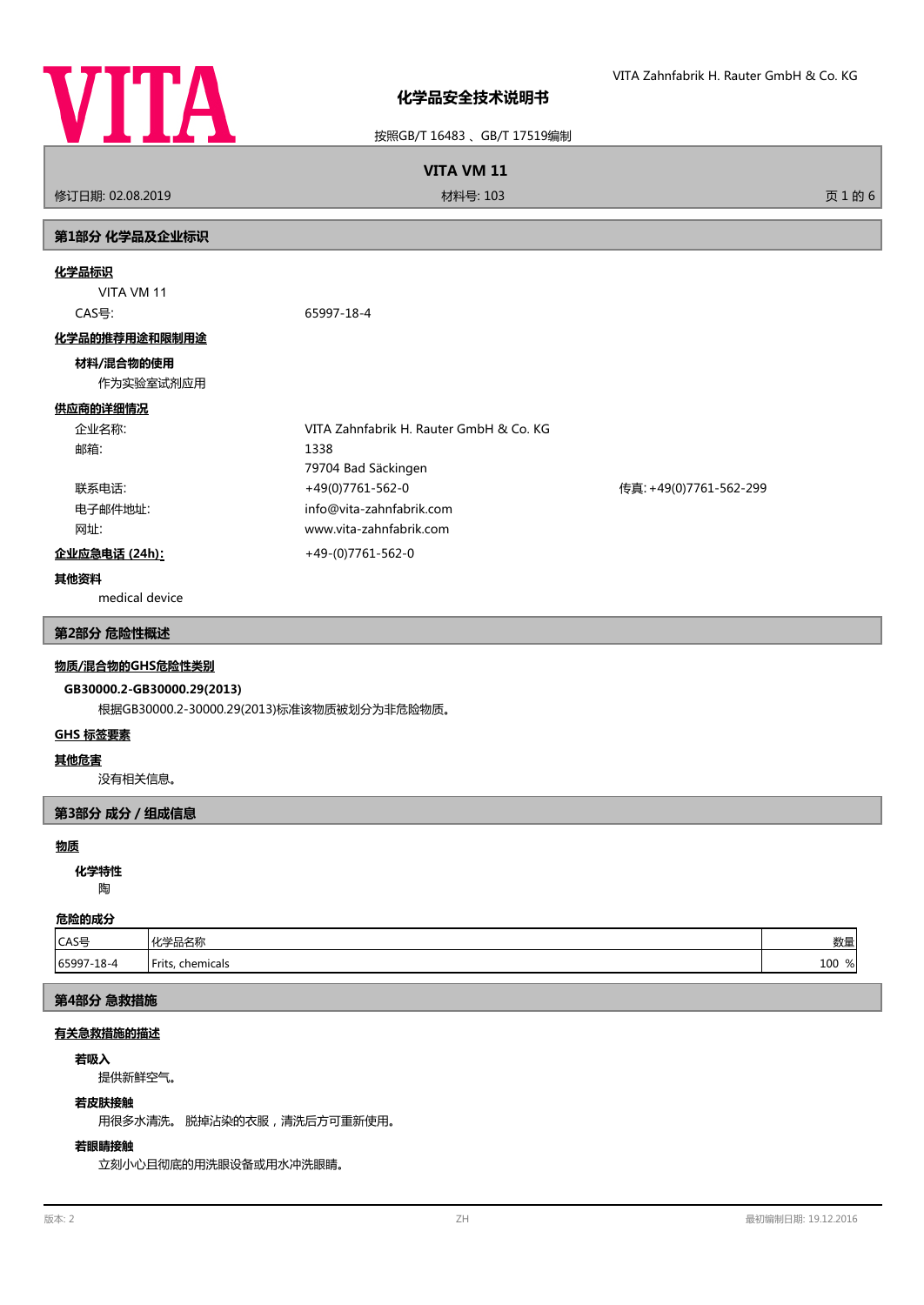|                  | VITA VM 11 |         |
|------------------|------------|---------|
| 修订日期: 02.08.2019 | 材料号: 103   | 页 2 的 6 |

#### **若食入**

立刻漱口,然后喝大量的水。

#### **最重要的症状和健康影响**

没有相关信息。

# **对医生的特别提示**

症状处理。

#### **第5部分 消防措施**

### **灭火介质**

**适合的灭火剂**

依照周边环境决定防火措施。

# **特别危险性**

不易燃 。

#### **消防人员的特殊保护设备和防范措施**

火灾时: 使用不受周围空气影响的呼吸防护器。

## **其他资料**

分开收集受污染的灭火水。切勿使其流入排水管道或地表水域。

**第6部分 泄漏应急处理**

#### **作业人员防护措施、防护装备和应急处置程序**

避免灰尘的形成。 勿吸入灰尘。

## **环境保护措施**

勿使之进入地下水或水域。

#### **泄漏化学品的收容、清除方法及所使用的处置材料**

机械式吸取 取出的材料根据清除那一章处理。

# **参照其他章节**

安全处理: 见 段 7 个人防护装备: 见 段 8 垃圾处理: 见 段 13

## **第7部分 操作处置与储存**

## **操作注意事项**

**关于安全操作的提示**

不需要特别的预防措施。

# **关于防火、防爆的提示**

不需要特别的防火措施。

#### **安全储存的条件,包括任何不兼容性**

容器密封好。 **对存放空间和容器的要求**

#### **共同存放的提示**

不需要特别的预防措施。

**第8部分 接触控制和个体防护**

# **控制参数**

# **工程控制方法**

#### **保护和卫生措施**

脱掉沾染的衣服。 休息前和工作结束时请洗手。 在工作场所不饮食、不抽烟、不擤鼻涕。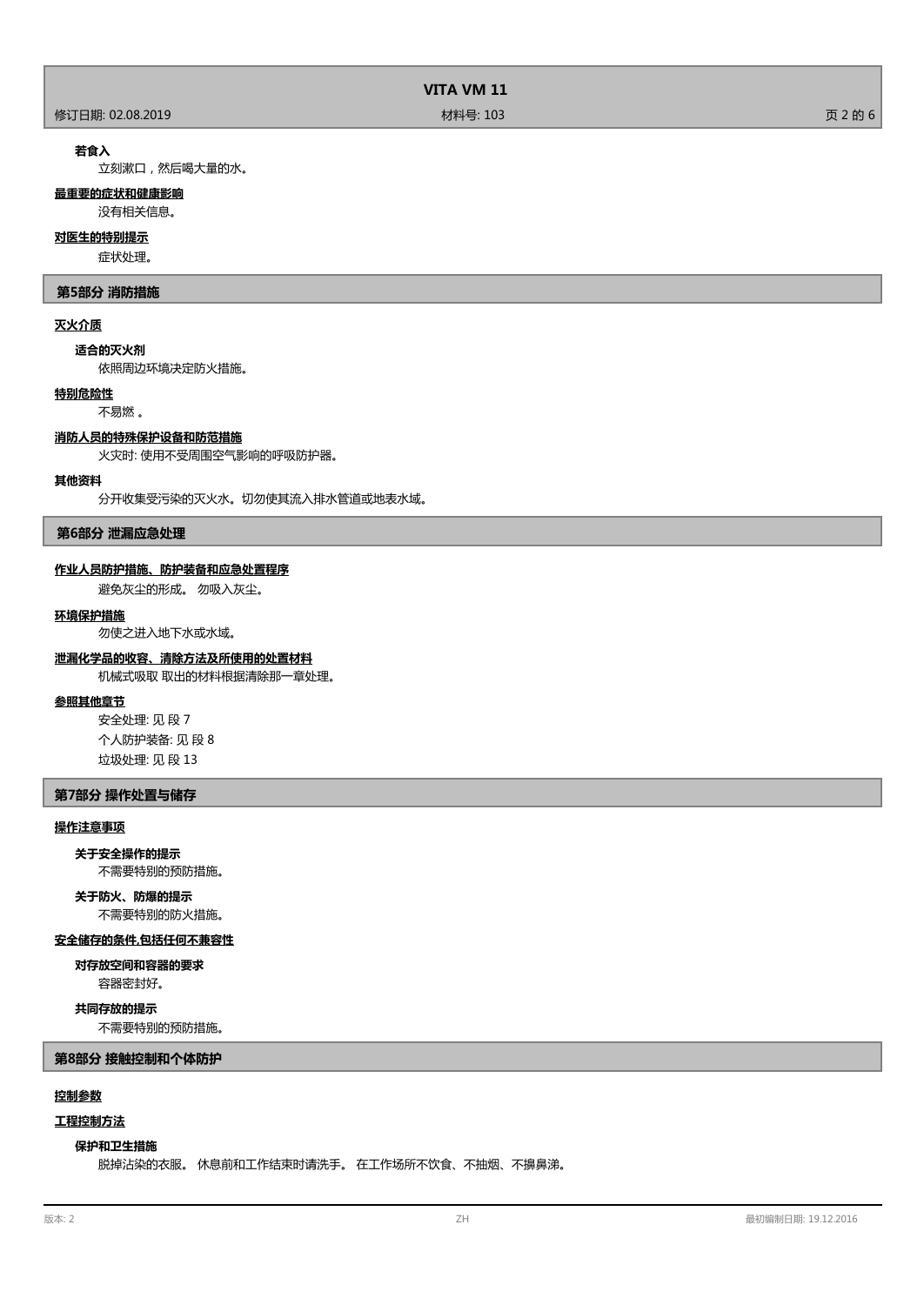# **眼部/面部防护**

戴防护眼罩/戴防护面具。

# **手部防护**

处理化学工作材料时,只能戴带有CE认证标记含四位数检验号码的化学防护手套。 挑选抗化学药品的防护手套 时,必须视工作场所特性而定的危险物质浓度和数量而定。 最好向手套制造厂家询问清楚以上所提特殊用途的 手套之化学药品抵抗性。 NBR (聚腈橡胶) 推荐的手套品牌 KCL Dermatril P

### **皮肤和身体防护**

防护服的使用。

# **呼吸防护**

确保有足够的通风且在关键位置上设置点状的抽气设施。 工作场所的技术通风

# **第9部分 理化特性**

| 基本物理和化学性质信息             |                           |  |
|-------------------------|---------------------------|--|
| 聚合状态:                   | 固态                        |  |
| 颜色:                     |                           |  |
| 气味:                     | 特征性                       |  |
| pH值:                    | 没有界定                      |  |
| 物理状态变化                  |                           |  |
| 熔点:                     | 没有界定                      |  |
| 沸点/沸腾范围:                | 没有界定                      |  |
| 闪点:                     | 不适用                       |  |
| 易燃性                     |                           |  |
| 固体:                     | 没有界定                      |  |
| 气体:                     | 不适用                       |  |
| 爆炸性特性                   |                           |  |
| 本产品不:有爆炸危险的。            |                           |  |
| 爆炸下限:                   | 没有界定                      |  |
| 爆炸上限:                   | 没有界定                      |  |
| 自燃温度                    |                           |  |
| 固体:                     | 没有界定                      |  |
| 气体:                     | 不适用                       |  |
| 分解温度:                   | 没有界定                      |  |
| 助燃特性                    |                           |  |
| 不助燃。                    |                           |  |
| 蒸汽压力:                   | $<=1100$ hPa              |  |
| (在 50 °C)               |                           |  |
| 相对密度:                   | 2,50000 g/cm <sup>3</sup> |  |
| 水溶性:                    | 不                         |  |
| 在其它溶剂中的溶解度<br>没有界定      |                           |  |
| 辛醇/水分配系数:               | 没有界定                      |  |
| 相对蒸气密度:                 | 没有界定                      |  |
| 蒸发速率:                   | 没有界定                      |  |
| 其他资料或数据                 |                           |  |
| 固体:                     | 0,0%                      |  |
| *********************** |                           |  |

**第10部分 稳定性和反应性**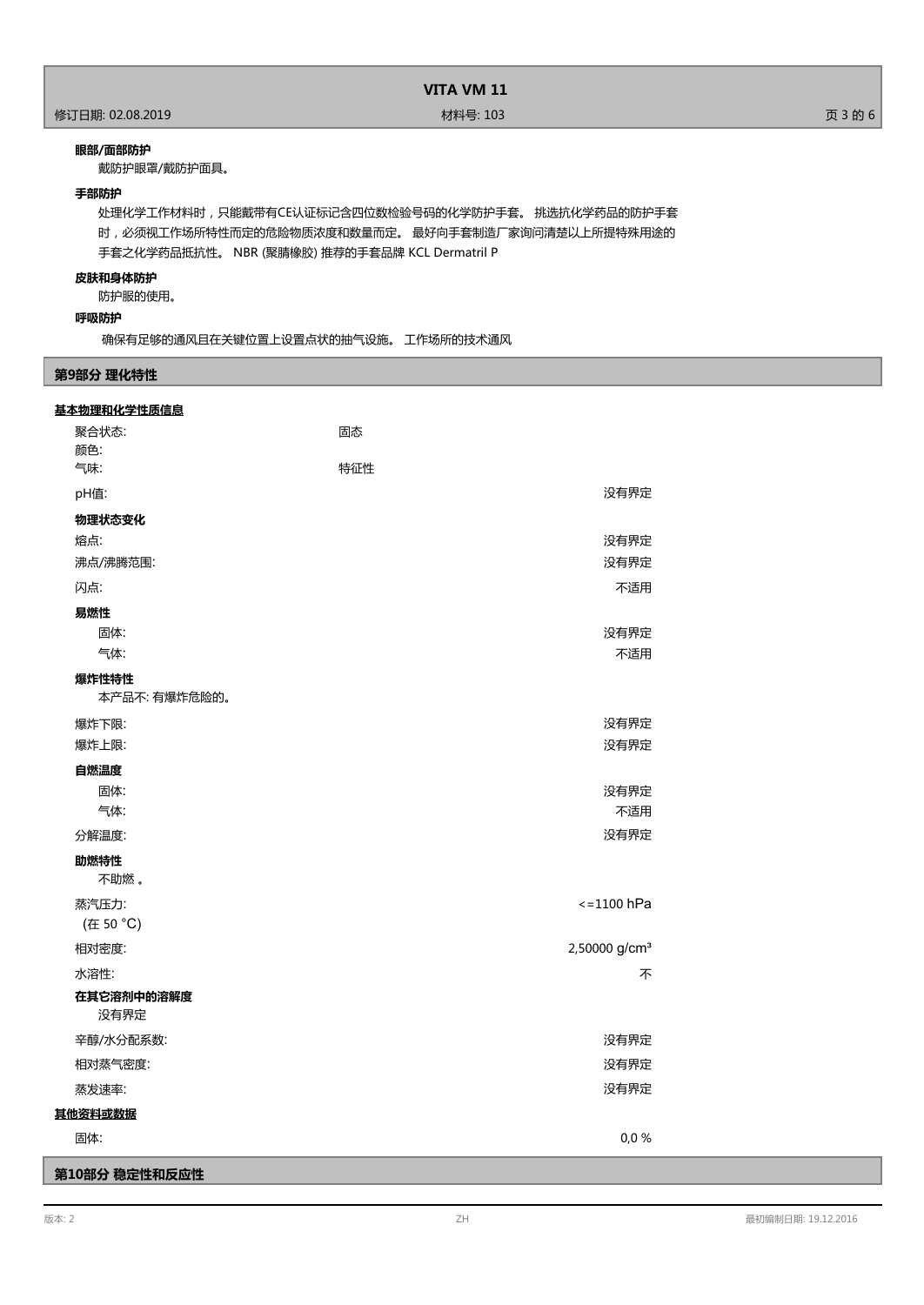|                  | <b>VITA VM 11</b> |         |
|------------------|-------------------|---------|
| 修订日期: 02.08.2019 | 材料号: 103          | 页 4 的 6 |

### **反应性**

当按规定处理和存储时无有害反应。

### **稳定性**

该产品在正常室温存储时是稳定。

## **危险反应**

无已知的危险反应。

#### **避免接触的条件**

没有/没有

### **禁配物**

没有相关信息。

#### **危险的分解产物**

无已知的危险分解产物。

#### **第11部分 毒理学信息**

#### **急性毒性**

#### **急性毒性**

现有数据不符合分类标准。

#### **刺激和腐蚀**

现有数据不符合分类标准。

#### **呼吸或皮肤过敏**

现有数据不符合分类标准。

#### **致癌性、生殖细胞突变性、生殖毒性**

现有数据不符合分类标准。

# **特异性靶器官系统毒性 一次接触**

现有数据不符合分类标准。

# **特异性靶器官系统毒性 反复接触**

现有数据不符合分类标准。

# **肺内吸入异物的危险**

现有数据不符合分类标准。

#### **测试的补充说明**

根据 (EC) 1272/2008 [CLP] 规定该物质被划分为非危险物质。

#### **第12部分 生态学信息**

#### **生态毒性**

本产品不: 生态毒性。

#### **持久性和降解性**

本产品未经检验。

# **生物富集或生物积累性**

本产品未经检验。

#### **土壤中的迁移性**

本产品未经检验。

#### **其他有害作用**

没有相关信息。

#### **其他资料**

避免释放到环境中。

#### **第13部分 废弃处置**

#### **废弃物处置方法**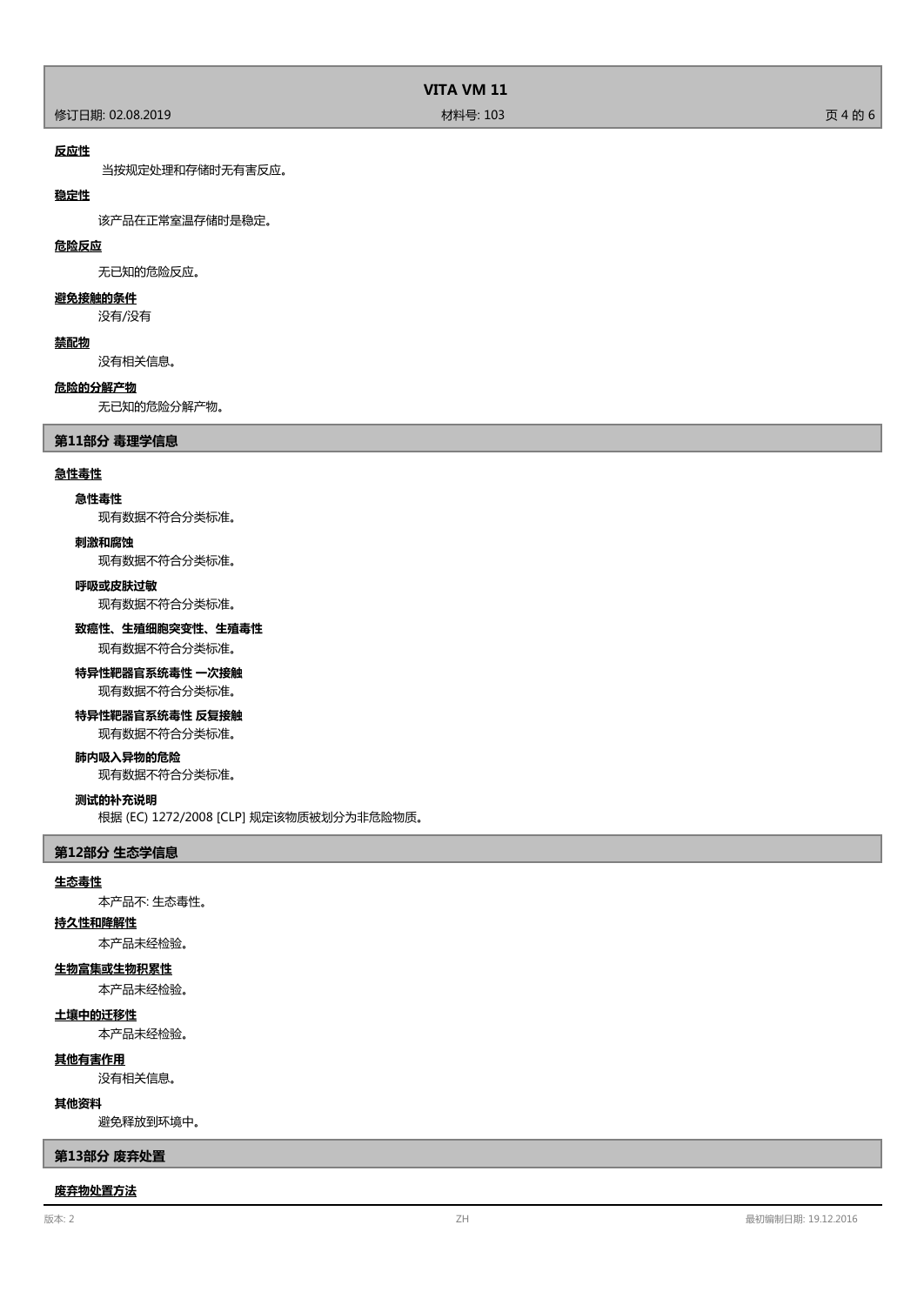# **VITA VM 11**

#### 修订日期: 02.08.2019 材料号: 103 页 5 的 6

#### **建议**

勿使之进入地下水或水域。 根据官署的规定处理废物。 废料编号和废料标识根据 EWC/AVV

#### **受污染的容器和包装的处置方法**

用很多水清洗。 完全清空的包装材料可以回收再利用。 废料编号和废料标识根据 EWC/AVV

#### **第14部分 运输信息**

# **海运 (IMDG) UN号:** 根据运输法规,未被分类为危险品。 及后的,我们在**输入机**;<br>《法》中书 根据运输法规,未被分类为危险品。 **联合国危险性分类:** 网络卡尔卡尔卡尔卡尔卡尔特尔特尔夫和沃尔夫被分类为危险品。 **包装类别:** 根据运输法规,未被分类为危险品。 **空运 (ICAO-TI/IATA-DGR) UN号:** 根据运输法规,未被分类为危险品。 及<mark>会国运输名称:</mark> 网络卡尔特尔·科尔特尔·科尔特尔·科尔特尔·科尔特尔·科尔特尔·科尔特尔·科尔特 所以,我们的人类。<br><br> **联合国危险性分类:** 我们 **包装类别:** 根据运输法规,未被分类为危险品。 **对环境的危害** 对环境有害的物质: カランド インタン かいしゃ 不 **使用者特殊预防措施** 没有相关信息。

# 不适用

# **第15部分 法规信息**

### **化学品的安全、健康和环境条例**

**大宗货物运输根据 MARPOL-公约 73/78 附录 II 和 IBC-Code**

**国家的规章**

#### **第16部分 其他信息**

#### **缩略语和首字母缩写**

ADR: Accord européen sur le transport des marchandises dangereuses par Route (European Agreement concerning the International Carriage of Dangerous Goods by Road) IMDG: International Maritime Code for Dangerous Goods IATA: International Air Transport Association GHS: Globally Harmonized System of Classification and Labelling of Chemicals EINECS: European Inventory of Existing Commercial Chemical Substances ELINCS: European List of Notified Chemical Substances CAS: Chemical Abstracts Service LC50: Lethal concentration, 50% LD50: Lethal dose, 50% CLP: Classification, labelling and Packaging REACH: Registration, Evaluation and Authorization of Chemicals GHS: Globally Harmonised System of Classification, Labelling and Packaging of Chemicals UN: United Nations DNEL: Derived No Effect Level DMEL: Derived Minimal Effect Level PNEC: Predicted No Effect Concentration ATE: Acute toxicity estimate LL50: Lethal loading, 50%